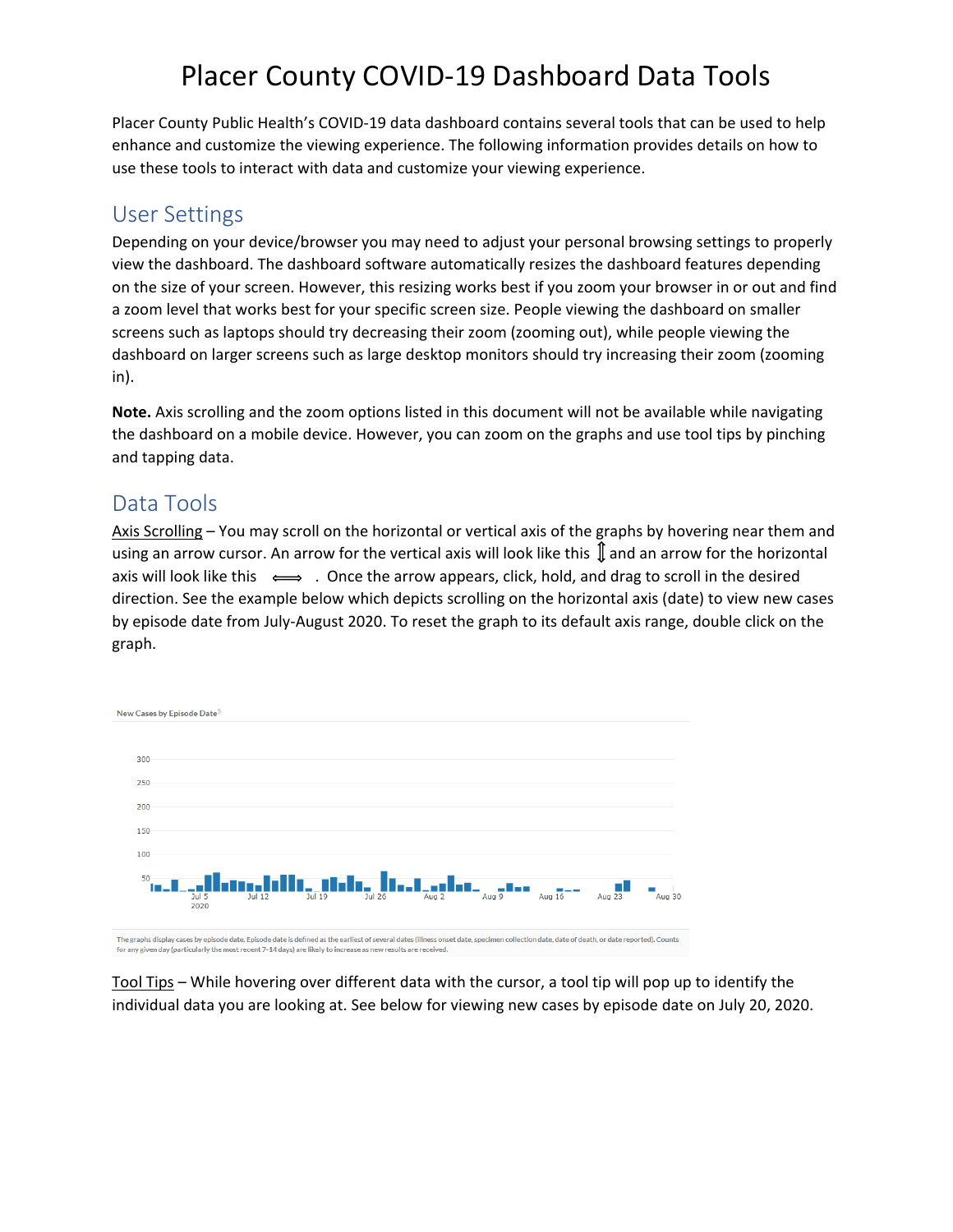

Linked Language – Some language throughout the dashboard is linked and will direct to additional data (i.e. the State website) or the 'Data Notes' tab. The linked items will be either a superscript or words and can be identified by their green color. Simply clicking the green text will direct you out to the link provided. **Disclaimer:** The images below are examples and the data depicted in the images may not reflect current COVID-19 data in Placer County.



## Zoom Tool

Data in the dashboard can be viewed in three different zoom settings. These include vertical, horizontal, and square zoom. For the purpose of this document, only the New Cases by Episode Date graph is pictured as an example.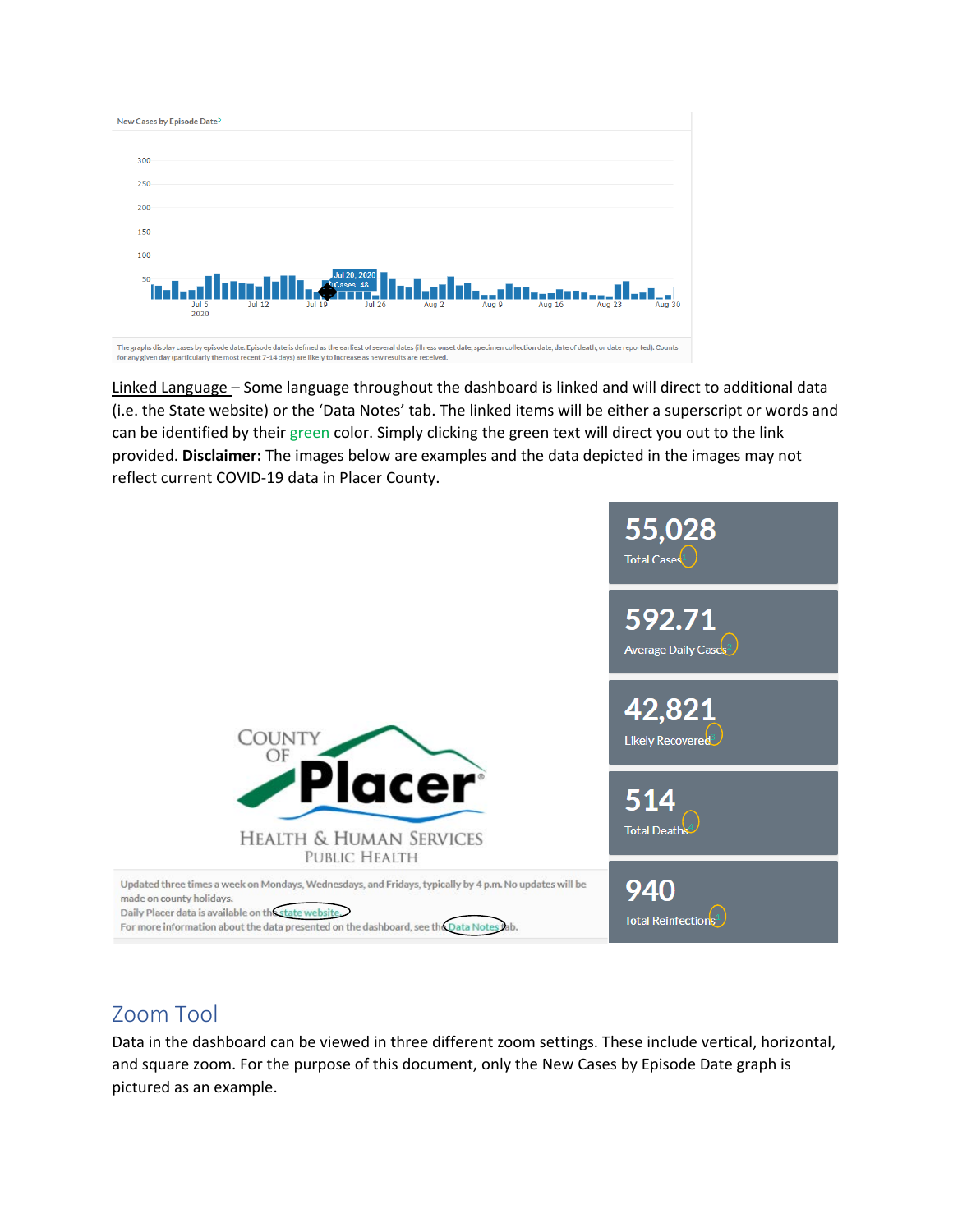### *Horizontal Zoom*

To use this method, click, hold, and drag your cursor from left-to-right in the area you would like magnified. You can continue to do this until you meet your desired viewing option.



The data will then adjust to the desired setting, as shown below. To exit out of zoom, double click anywhere inside the graph



### *Vertical Zoom*

To use this method, click, hold, and drag your cursor up-or-down in the area you would like magnified. You can continue to do this until you meet your desired viewing option

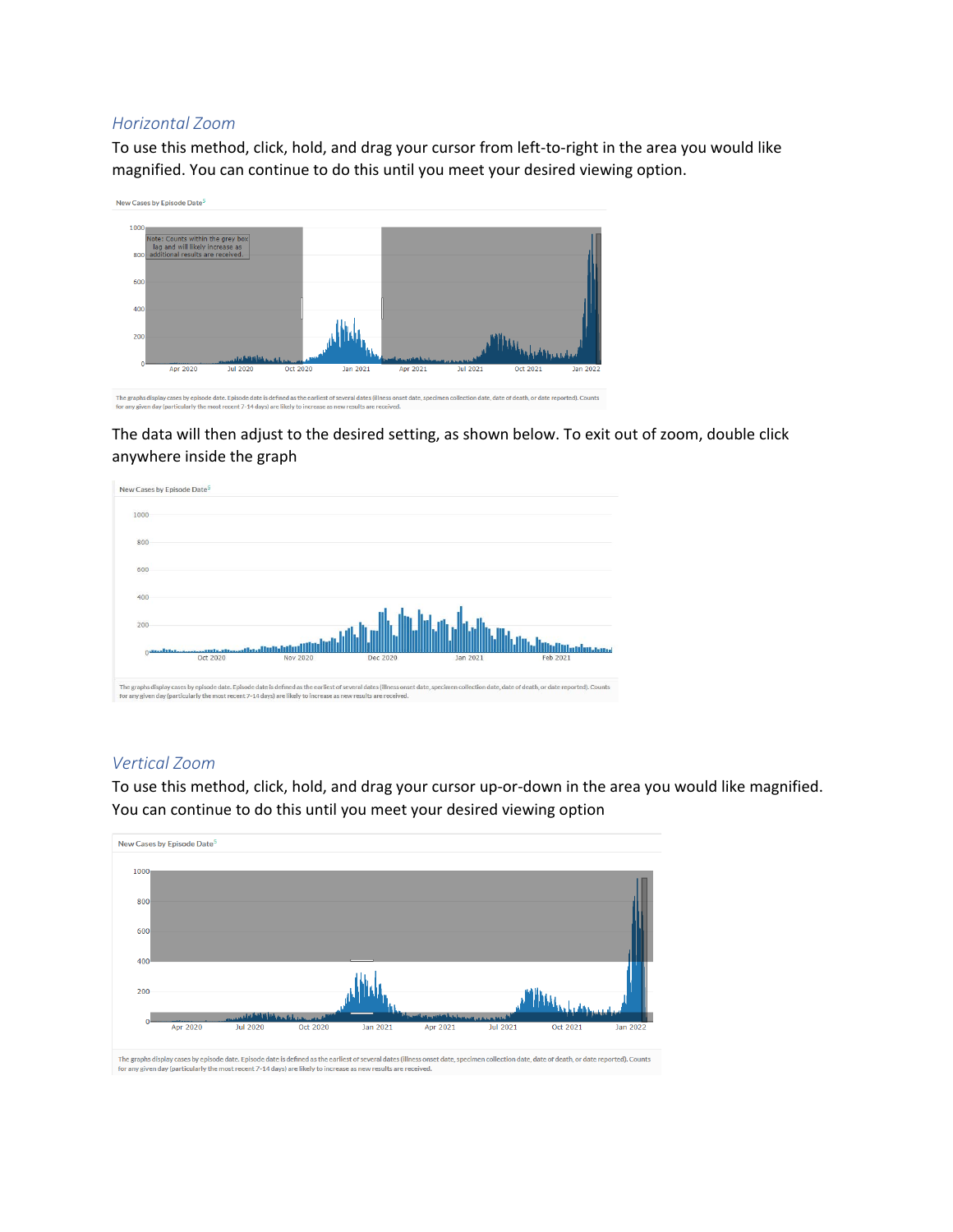The data will then adjust to the desired setting, as shown below. To exit out of zoom, double click anywhere inside the graph.



#### *Custom Zoom*

To use this method, click, hold, and drag your cursor diagonally to create specific area you would like magnified.



for any given day (particularly the most recent 7-14 days) are likely to increase as new results are received.

The data will then adjust to their desired setting, as pictured below. To exit out of zoom, double click anywhere on the graph area.



The graphs display cases by episode date. Episode date is defined as the earliest of several dates (illness onset date, specimen collection date, date of death, or date reported). Counts<br>for any given day (particularly the